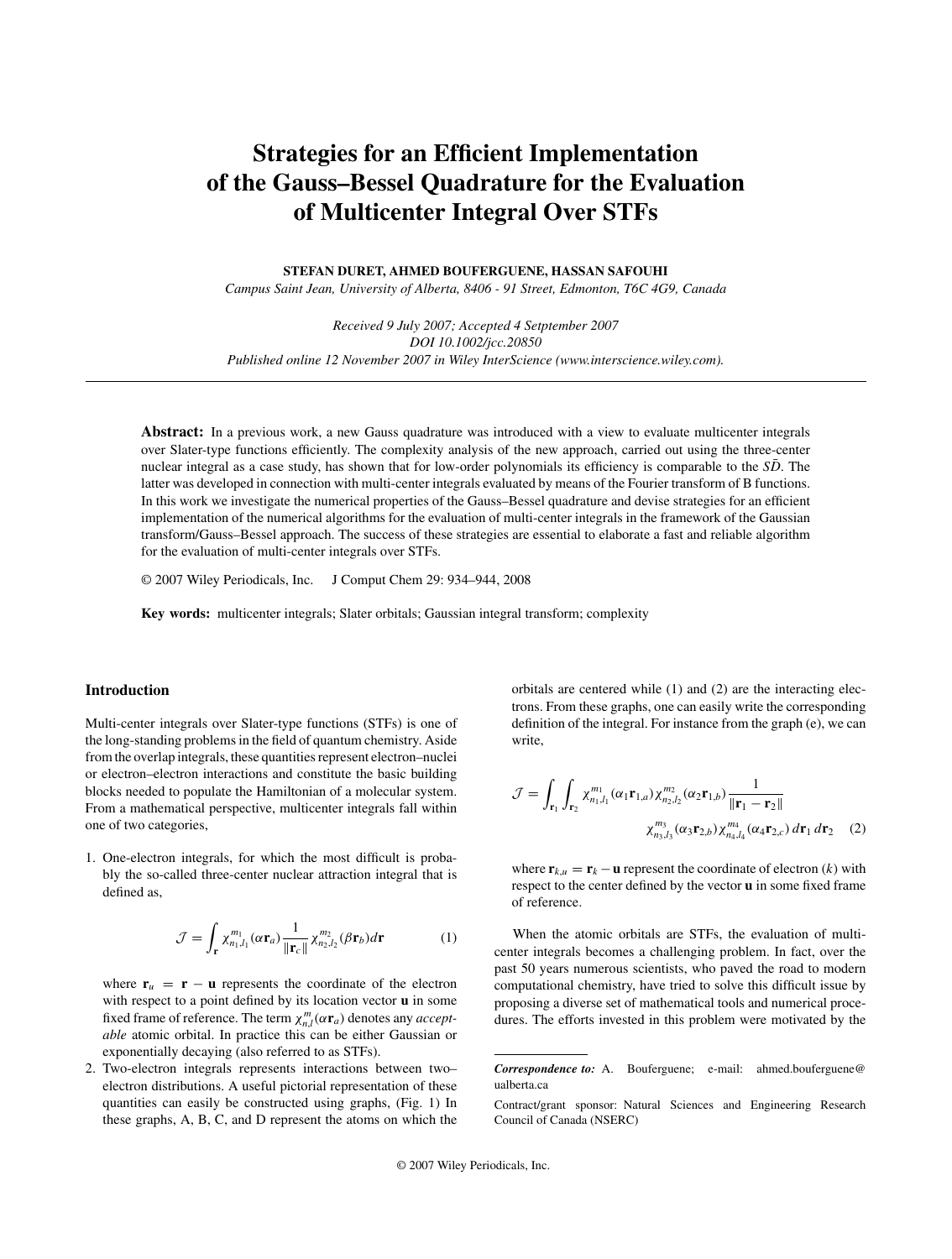

**Figure 1.** Graph representation of two-electron integrals. (a) twocenter Coulomb, (b) two-center hybrid, (c) two-center exchange, (d) three-center hybrid, (e) three-center exchange, and (f) four-center integrals.

fact that STFs are considered the most suitable orbitals to be used for the construction of molecular wave functions. In fact, theoretical investigations of the behavior of the solutions of the Schrödinger equation have shown that such solutions must have a  $cusp<sup>1</sup>$  at the origin and an exponential decay at infinity.<sup>2</sup> Handy et al.<sup>3</sup> went even farther by showing that Hartree–Fock orbitals decrease asymptotically as exp[ $-2(-2\epsilon_j)^{1/2}r$ ] in which  $\epsilon_j$  is the energy of the *j*th spin orbital. This clearly is an additional theoretical proof supporting the adequacy of STFs.

In the past decades three major routes, geared toward elaborating an efficient algorithm for the evaluation of multicenter integrals over STFs, have been investigated.

- 1. The one-center expansion originated with the pioneering work of Coolidge, $4$  Löwdin, $5$  and Barnett and Coulson.<sup>6</sup> This method aimed at constructing an addition theorem which allowed an arbitrary STF centered on some point defined by a location vector **a** to be expanded in terms of spherical harmonics. In this context, STFs end up being represented by a two-range infinite series, $7-9$  similar in a way to the multipole expansion of the Coulomb operator. Perhaps the major drawback of this method, as far as complicated multicenter integrals are concerned, is the slow convergence of the leading infinite series which require special numerical devices in order to keep computation times from being prohibitively long. In addition to the afore mentioned multipole expansion, some work has been devoted to investigate the theoretical aspects of the one-center one-range expansion.<sup>10</sup> However, and to the best of our knowledge, this method has not been used extensively in practice.
- 2. The Gaussian integral transform (GIT), which was introduced by Shavitt and Karplus back in the early  $60s^{11}$  appeared as a

promising route, since instead of infinite series, $12-15$  multicenter integrals end up being represented by multiple integrals whose structure is as follows,

$$
\mathcal{J} \propto \int_0^1 du \, u^a (1-u)^b \int_0^1 dv \, v^{a'} (1-v)^{b'} \dots
$$

$$
\int_0^\infty dz \, \mathcal{F}_{\text{GIT}}(u, v, \dots, z) \exp\left[-\frac{\sigma}{z} - \tau z\right] \quad (3)
$$

At this point the precise definition of  $\mathcal{F}(u, v, \dots, z)$  is not crucial for the argument we intend to make regarding the evaluation of the earlier integral; it will certainly be given in due time. To evaluate the afore mentioned multiple integral, the term  $x^{\alpha}(1 - x)^{\beta}$ in the integrals over the range [0, 1] suggest the use of a Gauss– Jacobi quadrature (at least when  $\alpha$  and  $\beta > -1$ ). As for the innermost integral, this requires greater care since the integrands exhibit a moving sharp peak due to the function  $\exp(-\sigma/z-\tau z)$ . To solve this problem, various strategies can be used. The first and perhaps the most straightforward is to use an infinite series representation which can then be accelerated in order to improve its convergence.11 An alternative to this method is to rely on a tailored Gauss quadrature specifically designed to use the term  $\exp(-\sigma/z - \tau z)$  as part of its weight function. This quadrature is referred to as Gauss–Bessel (GB) allows the *singular* term to be removed from the integrand leaving a well behaving function that can be accurately interpolated by a polynomial.

3. The Fourier integral transform (FIT) was first used in connection to multicenter integrals over STFs by Bonham and Coworkers.<sup>16</sup> This method was later thoroughly studied by Steinborn and coworkers and led to a new set of exponentially decreasing orbitals known as the B functions. These functions were selected as the basis of choice in the framework of the FIT approach, since their Fourier transform is the simplest in comparison to other STFs. In this context multicenter integrals are represented by a multiple integral whose mathematical structure is of the form,

$$
\mathcal{J} = \int_0^1 du \, u^r (1 - u)^s \int_0^1 dv \, v^{r'} (1 - v)^{s'} \dots
$$

$$
\int_0^\infty dz \, \mathcal{F}_{\text{FIT}}(u, v, \dots, z) \, j_v(\alpha z) \tag{4}
$$

in which  $j_\nu(\alpha z)$  is a spherical Bessel function. As for the term  $\mathcal{F}_{\text{FIT}}(u, v, \dots, z)$ , it is an exponentially decreasing function which ensures the convergence of the innermost integral. The best numerical strategy for evaluating the semi-infinite integral occurring in eq. (4) is to rely on the  $S\bar{D}$  nonlinear transformation that was introduced by Safouhi $18$  and which was shown to be a very powerful tool for semi-infinite integrals containing strongly oscillating Bessel functions. As a last remark, it is important to notice that eq. (4) and (3) show a certain similarity in the mathematical structure of multicenter integrals, as expressed in both the FIT and GIT approaches. However in some instances, as is the case for four-center integrals, GIT-based multi-integrals may have an additional integral over the range [0,1].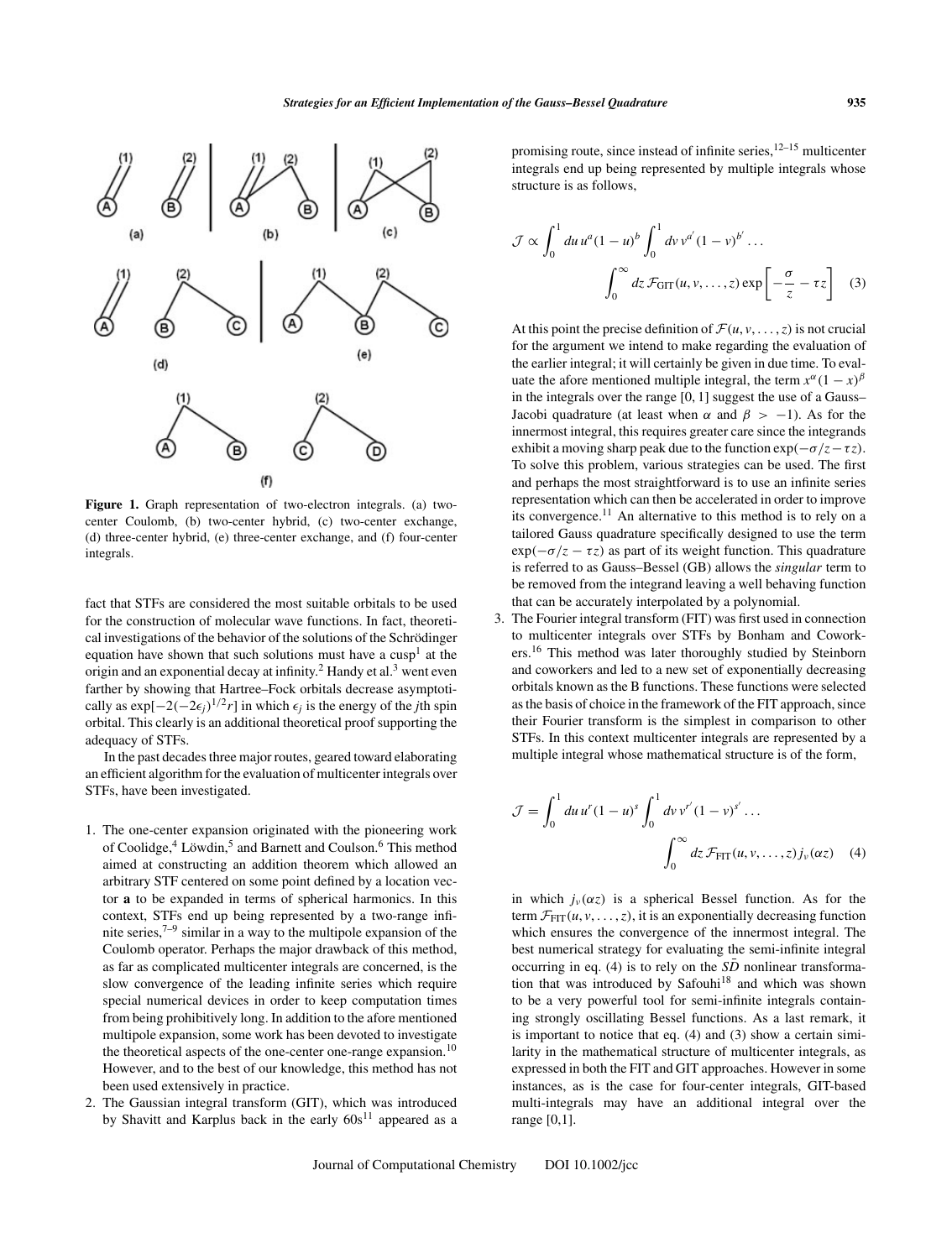Previously, $19$  it was shown that, in the case of three-center nuclear attraction integrals, the numerical algorithm using the GB quadrature has a complexity comparable to that of the  $S\bar{D}$  for loworder polynomials. In fact, when the roots and weights of the GB quadrature are computed on the fly, the complexity of the procedure used to evaluate the three-center nuclear attraction integrals increases as  $n^3$ , where *n* is the order of the GB quadrature. This complexity can clearly be penalizing if high-order quadratures are required. As a consequence, this work is devoted to exploring strategies that can be used for an efficient implementation of the GB quadrature. The end result of this investigation is an algorithm with linear complexity.

For the sake of completeness, we intend to address two approaches both used to evaluate the semi-infinite integral occurring in eq. (3): the Shavitt and Karplus infinite series<sup>11</sup> which we refer to as the SK-series and the GB quadrature.

- 1. First (cf. Convergence Analysis of the SK-Series section), we address the convergence properties of the SK-series which is shown to converge linearly, except for specific values of some parameters for which such a convergence becomes logarithmic. This poses severe numerical issues when accelerating techniques are applied to speed up the summation procedure.
- 2. Second (cf. Implementation Strategy of the GB Quadrature for the Evaluation of  $T_{l,m}(\sigma, \tau)$  section), we focus on the GB

quadrature for which the integrand is transformed allowing a minimal number of roots and weights to be stored. This strategy is shown to yield an algorithm with linear complexity.

3. Third, it is also shown (cf. Complexity Analysis section) that when the GB quadrature is implemented using the procedure described in Implementation Strategy of the GB Quadrature for the Evaluation of  $T_{lm}(\sigma, \tau)$  section, the leading algorithm has a linear complexity similar to that of the  $S\bar{D}$  method (as applied in the context of the FIT).

## **Definitions**

A STF centered on some arbitrary point  $A(x_A, y_A, z_A)$  defined by a location vector **a** can generally be written in spherical coordinates as,

$$
f_{n,l}^m(\zeta \mathbf{r}_a) = \mathcal{P}_{n,l}(\zeta \|\mathbf{r}_a\|) \exp(-\zeta \|\mathbf{r}_a\|) Y_l^m(\theta_{\mathbf{r}_a}, \phi_{\mathbf{r}_a}) \tag{5}
$$

where  $\mathbf{r}_a = \mathbf{r} - \mathbf{a}$  and  $Y_l^m(\theta_{\mathbf{r}_a}, \phi_{\mathbf{r}_a})$  stands for the spherical harmonic of degree *l* and order *m*. As for the term  $\mathcal{P}_{n,l}(\zeta || \mathbf{r}_a||)$ , it is a polynomial in the variable  $\|\mathbf{r}_a\|$  also referred to as the radial part of the orbital. Of course, based on the specific definition of this polynomial one can build a variety of useful exponentially decaying orbitals. For instance,

$$
\begin{cases}\n\mathcal{P}_{n,l}(\zeta r) \exp(-\zeta r) = L_{n-l-1}^{2l+1}(2\zeta r) \exp(-\zeta r) & \text{yields hydrogen-like orbitals} \\
\mathcal{P}_{n,l}(\zeta r) \exp(-\zeta r) = (\zeta r)' \mathbf{K}_{n-1/2}(\zeta r) & \text{yields B functions} \\
\mathcal{P}_{n,l}(\zeta r) \exp(-\zeta r) = r^{n-1} \exp(-\zeta r) & \text{yields Slater orbitals}\n\end{cases}
$$
\n(6)

in which  $\mathbf{K}_{\nu}(z)$  stands for the modified Bessel function of the second kind. Although the spherical representation of atomic orbitals is the most widely used in quantum chemistry textbooks, Cartesian coordinates can also be very useful in practice. In fact, certain numerical procedures used to evaluate multicenter integrals are tailored for cartesian coordinates since high-order orbitals are easily obtained as a result of applying a shift operator to the simplest instance, e.g. 1s orbital. In this respect, the work of Fernandez and Coworkers<sup>20</sup> is an excellent reference to clearly understand the elegance of shift operators in the context of multicenter integrals.

# **Strategies for the Evaluation of**  $T_{l,m}(\sigma,\tau)$

As mentioned earlier, when the GIT approach is used, multicenter integrals over Slater orbitals can be expressed as a sum of multiple integrals, the innermost of which is semi-infinite. According to Shavitt and Karplus, $11$  such an integral can generally be written as,

$$
\Gamma(m+1/2)T_{l,m}(\sigma,\tau) = \int_0^\infty z^{l-m} F_m\left(\frac{1}{z}\right) \left[\sqrt{z} \exp\left(-\frac{\sigma}{z} - \tau z\right)\right] dz
$$
\n(7)

where  $\sigma$  and  $\tau$  are the two parameters which depend on the screening constants of the orbitals, the coordinates of the centers and the integration variables of the outer integrals. Referring to the general mathematical definition given in eq. (3), we can write,

$$
\sigma = \sigma(\zeta_1, \zeta_2, \dots, \text{geometry}, u, v, \dots),
$$
  
\n
$$
\tau = \tau(\zeta_1, \zeta_2, \dots, \text{geometry}, u, v, \dots)
$$
 (8)

At this point one may be tempted to use a combination of Gauss quadratures, eg. Gauss–Legendre and Gauss–Laguerre, to evaluate the function  $T_{l,m}(\sigma, \tau)$ . In fact analysis of the integrand in (7) shows that the term  $\exp(-\sigma/z - \tau z)$  introduces a moving peak which can be very sharp. In such a case, Gauss interpolation polynomials will fail to capture this special behavior, hence leading to inaccurate results. Consequently, three strategies may be adopted to solve this difficulty,

1. Increase the number of points in the classical Gauss quadratures. This however is not the best solution, since not only it yields costly algorithms but more importantly it still can fail for specific values of  $\sigma$  and  $\tau$ .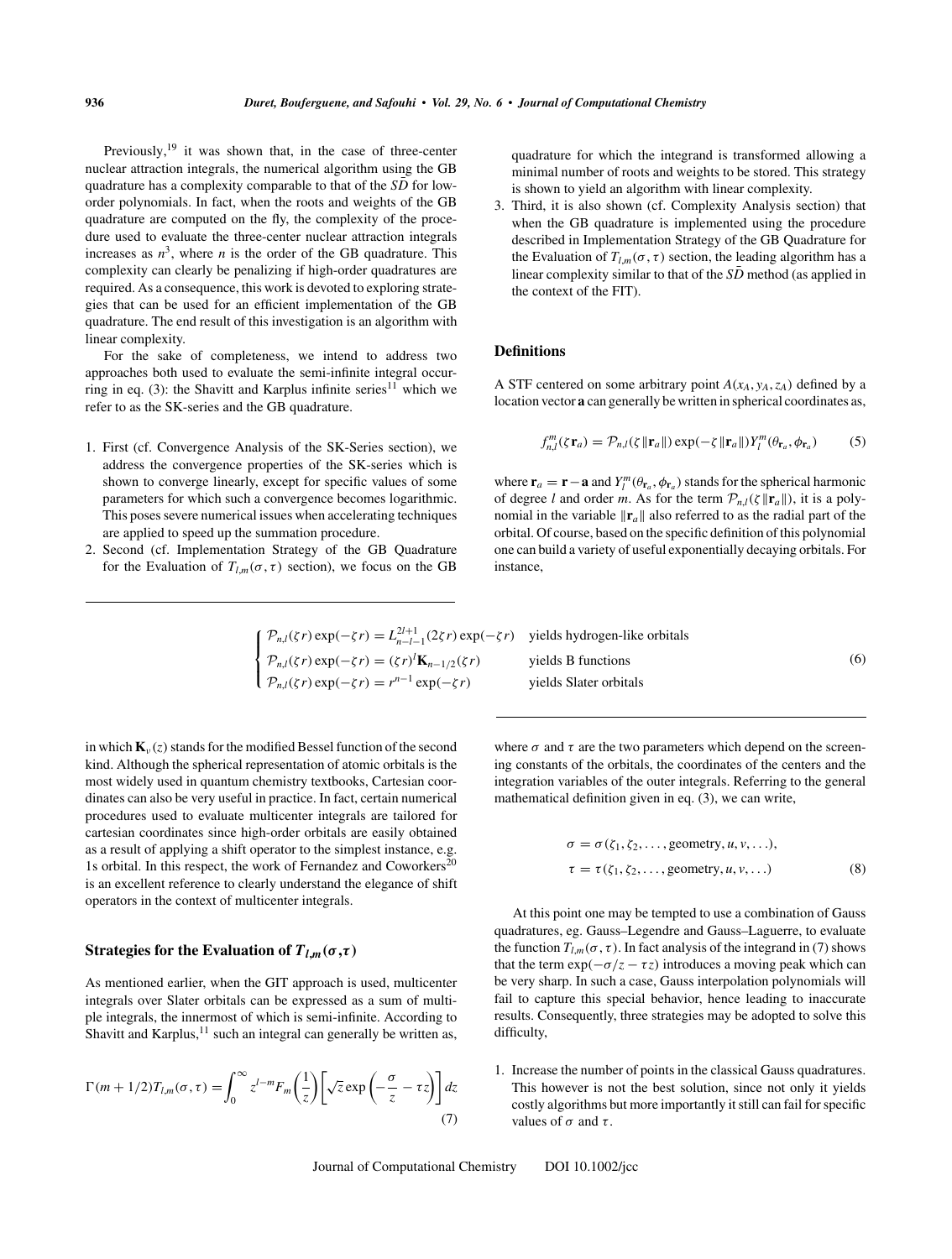- 2. Turn to a series representation of  $T_{l,m}(\sigma, \tau)$ . One of such representations is what we previously called the SK-series.<sup>11</sup> Perhaps, the major drawback of this type of expansions is the possibility of obtaining a slowly convergent series that would require a special procedure for its evaluation. This adds another level of complexity to the algorithms which, of course, comes with a computational penalty.
- 3. Use a tailored Gauss quadrature built using the term  $\exp(-\sigma/z \tau$  *z*) as part of the weight function.<sup>15, 19</sup> The authors would like to draw attention to the work of Gautschi, who has previously considered a quadrature for which the weight function is of the form  $\exp(-1/x - x)^{21}$  which obviously is a special case of the GB quadrature. This specific work by Gautcshi came to the attention of the authors after publishing our previous work. A complexity analysis of the algorithm based on this method has shown that the number of operations, in the case of the three-center nuclear attraction integrals, grows as  $n<sup>3</sup>$  where *n* is the order of the interpolating polynomial.<sup>19</sup> Although for low-order polynomials, such a complexity is comparable to that based on the  $S\bar{D}$ technique, improvements must be introduced in order to make the GB approach efficient enough for a routine use.
- 4. Application of an extrapolation technique. In this respect, it appears that Gray's  $G^{22,23}$  transformation might be the most appropriate for the integrand occurring earlier.

Let us mention, here, that the earlier listed methods can be viewed as the basic building blocks for the algorithms used to evaluate multicenter integrals in the GIT approach. In practice, however, we believe that a suitable combination of two (or more) of these methods will perform better than any single method implemented to handle all cases. With this view in mind, the rest of this section is dedicated to explore the possibility the strengths of the SK-series and the GB-quadrature.

#### *Convergence Analysis of the SK-Series*

When infinite series expansions are used for numerical computations, two major drawbacks can render the corresponding algorithm inefficient. On the one hand, the numerical stability of the summation procedure and on the other hand the convergence of the series. In the following these two aspects will be investigated in the SK-series representation of the semi-infinite integral  $T_{l,m}(\sigma, \tau)$ . The series in question is defined as,

$$
T_{l,m}(\sigma,\tau) = \sum_{p=m-l}^{\infty} \frac{1}{\Gamma(l+p+3/2)} \left(\sqrt{\frac{\tau}{1+\sigma}}\right)^{p+1/2}
$$

$$
\mathbf{K}_{p+1/2}(2\sqrt{(1+\sigma)\tau}) \quad (9)
$$

To study the convergence of this series, let us start by recalling some important results that will be used later in the section.

Let  $\mathbf{s} = \sum_{n}^{\infty} a_n$  be a infinite series and such that the term  $a_n$  has a *Poincaré type asymptotic expansion of the form,*

$$
a_n \sim \lambda^n n^{\Theta} \left[ \alpha_0 + \frac{\alpha_1}{n} + \frac{\alpha_2}{n^2} + \dots \right] \quad \text{where} \quad \begin{cases} \alpha_0 \neq 0 \\ n \longrightarrow +\infty \end{cases}
$$
 (10)

*According to theorem 1 in ref. 24 (p. 6), the series* **s** *converges linearly for*  $|\lambda| < 1$  *and logarithmically for*  $|\lambda| = 1$  *and*  $\Re(\Theta) <$ −1*. Obviously when* |λ| > 1 *the series diverges.*

In terms of computational effort, a linearly convergent series can be evaluated by a brute force algorithm using direct summation. Although this is not the most efficient approach to carry out such an evaluation, computer time may still end up within reasonable bounds. On the contrary, a logarithmically convergent series cannot be evaluated, in practice, by a direct summation. A famous example falling in this category is the so-called Riemann's  $\zeta(1)$  function, which after summing a million terms yields a value of 14.3927 giving a false impression of convergence. Of course, a theoretical investigation of this series clearly shows that it diverges. In the light of the earlier remarks, let us start by deriving the Poincaré-type asymptotic representation of its general term for large values of the index *p*. According to ref. 25 (Eq. 3.10), the asymptotic expansion of the modified Bessel function can be written as,

$$
\mathbf{K}_{\nu}(z) \sim \frac{1}{2} \left(\frac{2}{z}\right)^{\nu} \Gamma(\nu) \sum_{p=0}^{P} (-1)^{p} \frac{\Gamma(\nu - p)}{\Gamma(\nu)} \frac{1}{p!} \left(\frac{z}{2}\right)^{p} + O(\nu^{-P-1}) \quad \nu \longrightarrow +\infty \quad (11)
$$

Inserting the above asymptotic representation into the definition of the general term of the series expansion  $(9)$ , referred to as  $U_n$ , yields the following approximate,

$$
U_n \sim \frac{1}{2} \frac{\Gamma(n+1/2)}{\Gamma(n+l+3/2)} \left[ \frac{1}{1+\sigma} \right]^{n+1/2}
$$
  
 
$$
\times \sum_{p=0}^P (-1)^p \frac{\Gamma(n+1/2-p)}{\Gamma(n+1/2)} \left[ \sqrt{\tau(1+\sigma)} \right]^p \quad \text{with } n \longrightarrow +\infty
$$
  
(12)

At this point, further simplifications can be carried out by noticing that, for large values of *n*,  $\Gamma(n + \alpha) \sim n^{\alpha}$ . Thus, after some simple algebra the asymptotic representation of the terms  $U_n$  can be brought into a form similar to that of eq. (10),

$$
U_n \sim \left[\frac{1}{1+\sigma}\right]^n n^{-l-1} \left[\frac{1}{2\sqrt{1+\sigma}} - \frac{\sqrt{\tau(1+\sigma)}}{2\sqrt{1+\sigma}}\frac{1}{n} + \frac{\sqrt{\tau(1+\sigma)}^2}{2\sqrt{1+\sigma}}\frac{1}{n^2} - \frac{\sqrt{\tau(1+\sigma)}^3}{2\sqrt{1+\sigma}}\frac{1}{n^3} + \dots\right]
$$
(13)

In the light of the results presented in connection with eq. (10), we may easily conclude that for  $\sigma > 0$ , i.e.  $1/(1 + \sigma) < 1$ , the SKseries representation of  $T_{l,m}(\sigma, \tau)$  converges linearly. Of course, from a practical point of view, though the SK-series is still linearly convergent for small values of  $\sigma$ , its convergence deteriorates making the summation procedure computationally expensive. The result of the earlier analysis can be summarized pictorially using a color-coded map similar to those used for digital elevation models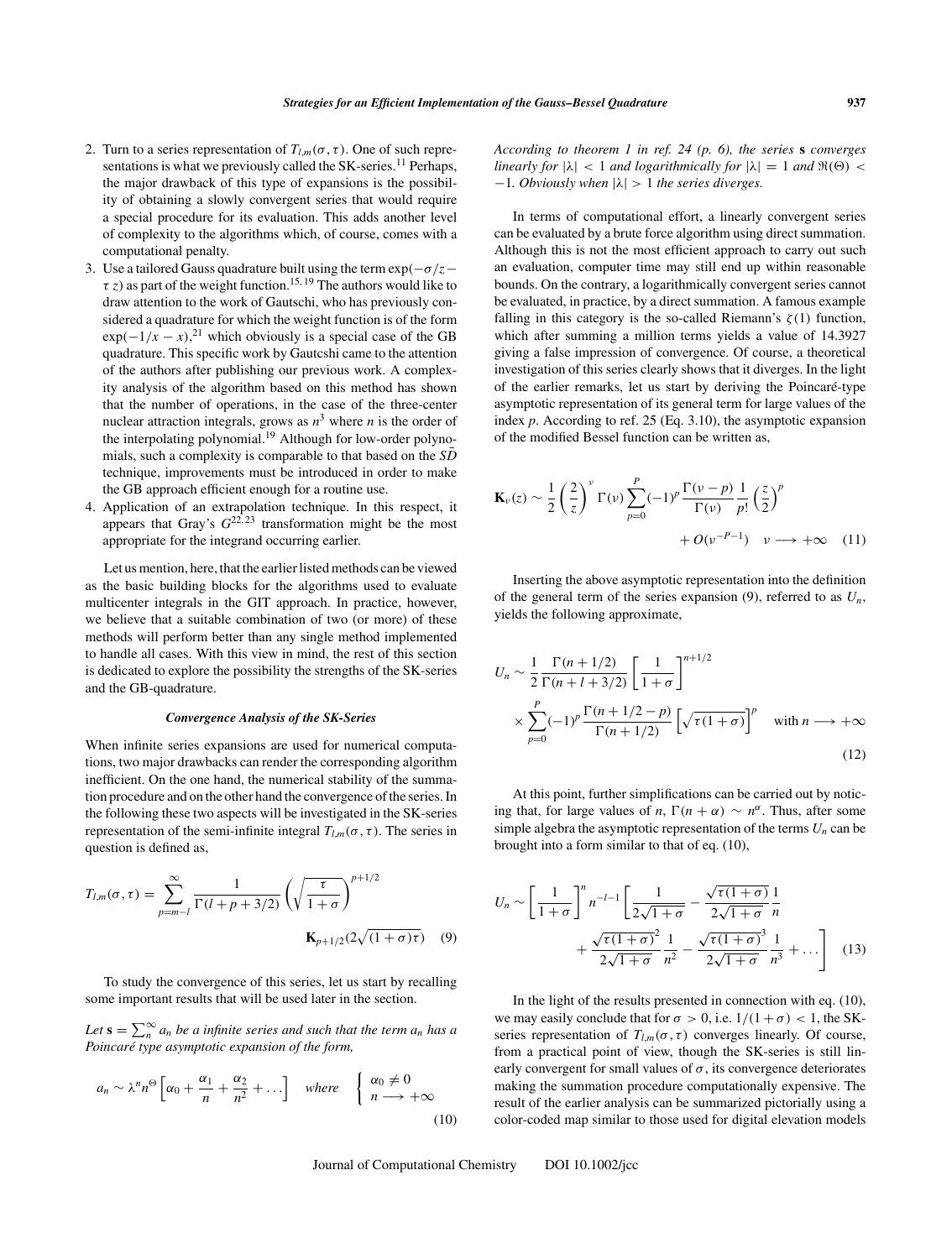

**Figure 2.** Number of terms ensuring the convergence of the SK-series  $T_{5,0}(\sigma, \tau)$  as a function of  $\sigma$  and  $\tau$ . These parameters were such that  $0.001 \leq \sigma \leq 1$  and  $0.001 \leq \tau \leq 1$ .

in geospatial data analysis. This approach allows the 3-D function  $N = f(\sigma, \tau)$ , where *N* is the number of terms required to achieve convergence, to be easily analysed. Accordingly, it can easily be seen on Figure 2 that as  $\sigma$  gets closer to zero (top left corner) the number of terms needed to ensure convergence increases rapidly. On the other hand and as predicted by the theory,  $\tau$  has little influence on the convergence of the SK-series (constant gray intensity horizontally from left to right, Fig. 2).

Fortunately, this difficulty can be solved by means of a suitable convergence accelerating technique that has been developed in the past few decades. In fact, in the original paper on the GIT method, Shavitt and Karplus have noticed that the convergence of the SKseries varies widely and the earlier paragraph provides a proof as to which parameters controls its convergence, i.e.  $\sigma$ . In their original paper, the authors have used the Aitken's  $\Delta^2$  nonlinear transformation to accelerate the convergence of their series. In the following, we would like to investigate the advantages of using the Levin *u* transformation.<sup>26</sup> In the review paper of Weniger,<sup>27</sup> the generalized *u* transformation is defined as,

$$
\mathcal{L}_{k,l}^{(n)}(\beta, s_n, \omega_n) = \frac{\sum_{j=0}^k (-1)^j \frac{k}{j} \frac{(\beta + n + j)^{k-l-1}}{(\beta + n + k)^{k-1}} \frac{s_{n+j}}{\omega_{n+j}}}{\sum_{j=0}^k (-1)^j \frac{k}{j} \frac{(\beta + n + j)^{k-l-1}}{(\beta + n + k)^{k-1}} \frac{1}{\omega_{n+j}}} \tag{14}
$$

in which *s* is the limit of the sequence,  $s_n$  its *n*-th partial sum and  $\omega_n$ the *n*-th remainder, that is  $\omega_n = s - s_n$ . The earlier formula provides the exact limit for any sequence that can be written as,

$$
s_n = s + (\beta + n)^l \omega_n \sum_{j=0}^{k-1} \frac{c_j}{(\beta + n)^j}, \quad k, l, n \in \mathbb{N}^* \tag{15}
$$

where  $\mathbb{N}^* = \mathbb{N} - \{0\}$ . As can be seen, the extrapolation formula (14) depends on the remainder  $\omega_n$ . Although for general series the analytical expression of  $\omega_n$  is unknown, few suggestions were made and were found to work very well in practice. For instance for logarithmic,<sup>26</sup> alternating<sup>26</sup> and convergent strictly alternating<sup>28</sup> series, the following remainders were suggested,

|                      | $\int \omega_n = (\beta + n)a_n$ for logarithmicaly convergent series |
|----------------------|-----------------------------------------------------------------------|
| $\omega_n = a_n$     | for alternating series                                                |
| $\omega_n = a_{n+1}$ | for convergent strictly alternating series                            |
|                      | (16)                                                                  |

The derivation of the aforementioned formulas as well as many of their theoretical aspects were thoroughly discussed by Weniger in ref. 27. In addition a useable Fortran routine, referred to as Glevin (ref. 27, p. 52), was also provided. This routine is used to illustrate the benefits of the Levin *u* transformation in improving the convergence of the SK-series. The outcome of this experiment is summarized in Table (1) in which the values of the SK-series were generated for selected values of  $\sigma$  purposely chosen to be close to zero, since it is in this region that convergence difficulties occur.

Based on the values listed in Table 1, it can clearly be seen that accelerating the original SK-series improves its convergence, since extra exact digits are gained in the process. However, even though the calculations required by Levin's *u* transformation were carried out using appropriate recurrence relations to ensure numerical stability, the acceleration process is not fully stable. Indeed, according to the values of Table 1, it may be noticed that after  $n = 17$  or 18, the estimated limit starts fluctuating, which ultimately leads to a loss of accuracy. This observation is obviously in conflict with the theory which predicts that the estimated limit should be more accurate as the number of partial sums increases. Obviously, enlarging the internal representation of floating numbers, that is using quadruple precision (as provided in many Fortran compilers), yields a more stable procedure. This workaround is, however, not very suitable for an intensive routine that is at the heart of any GIT-based multicenter integral, since it will lead to a dramatic computational penalty.

#### *Implementation Strategy of the GB Quadrature for the Evaluation of*  $T_{lm}(\sigma, \tau)$

In previous work, $^{29}$  preliminary results have shown that a numerical procedure using a tailored Gauss quadrature, known as GB, can be a good candidate for the evaluation of the semi-infinite integral  $T_{l,m}(\sigma, \tau)$ . The selection of this method was motivated by two facts. On the one hand, series expansions can be very costly owing to their poor convergence. On the other hand, applying a classical quadrature is not recommended because of the *singular* behavior of the integrand. GB quadrature was elaborated with a view to compensate for these shortcomings, since the singular term is included as part of the weight function  $W(z) = \sqrt{z} \exp(-\sigma/z - \tau z)$ . Note that the term  $\sqrt{z}$  is merely a convenience, since this allows the moments to be expressed in terms modified Bessel functions of the second kind  $\mathbf{K}_{n+1/2}(2\sqrt{\sigma\tau})$  that have closed analytical expressions.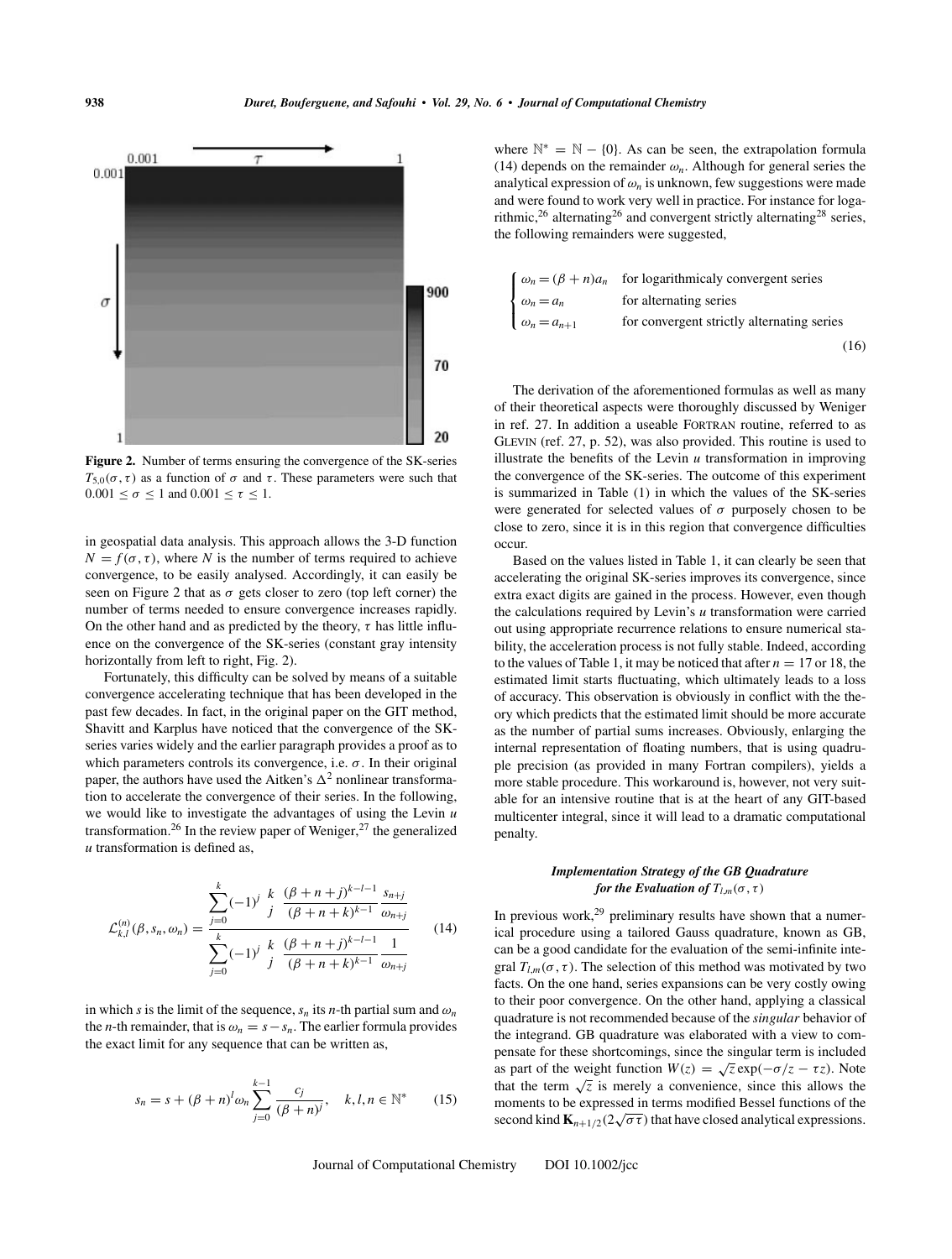**Table 1.** Acceleration of the SK-Series Using Levin's *u* Transformation.

| n  | $10^4 \mathcal{L}_n^n(\beta, s_n, (\beta+n)a_n)^a$ | $10^4 \mathcal{L}_n^n(\beta, s_n, (\beta+n)a_n)^b$ | $10^4 \mathcal{L}_n^n(\beta, s_n, (\beta+n)a_n)^c$ | $10^4 \mathcal{L}_n^n(\beta, s_n, (\beta+n)a_n)^d$ |
|----|----------------------------------------------------|----------------------------------------------------|----------------------------------------------------|----------------------------------------------------|
| 15 | $5.56979540388427(-4)$                             | $5.56979540416457(-4)$                             | $5.53018006840289(-4)$                             | $5.53018006846880(-4)$                             |
| 16 | $5.56979540318605(-4)$                             | $5.56979540244135(-4)$                             | $5.53018006219076(-4)$                             | $5.53018006202258(-4)$                             |
| 17 | $5.56979539905240(-4)$                             | $5.56979540133946(-4)$                             | $5.53018005806925(-4)$                             | $5.53018005802322(-4)$                             |
| 18 | $5.56979540784951(-4)$                             | $5.56979540062138(-4)$                             | $5.53018005254347(-4)$                             | $5.53018005549722(-4)$                             |
| 19 | $5.56979537825869(-4)$                             | $5.56979540014497(-4)$                             | $5.53018007065773(-4)$                             | 5.53018005387549(-4)                               |
| 20 | $5.56979546193032(-4)$                             | $5.56979539982370(-4)$                             | $5.53017999091708(-4)$                             | $5.53018005281870(-4)$                             |
| 21 | $5.56979522978574(-4)$                             | $5.56979539960380(-4)$                             | $5.53018023148069(-4)$                             | $5.53018005212064(-4)$                             |
| 22 | $5.56979589202469(-4)$                             | $5.56979539945119(-4)$                             | $5.53017959850841(-4)$                             | $5.53018005165375(-4)$                             |
| 23 | $5.56979379859304(-4)$                             | $5.56979539934391(-4)$                             | $5.53018119654682(-4)$                             | $5.53018005133788(-4)$                             |
| 24 | $5.56980140547945(-4)$                             | $5.56979539926761(-4)$                             | $5.53017692867075(-4)$                             | 5.53018005112191(-4)                               |
| 25 | $5.56977779658011(-4)$                             | $5.56979539921272(-4)$                             | $5.53019099520965(-4)$                             | $5.53018005097280(-4)$                             |
| 26 | $5.56992914489160(-4)$                             | $5.56979539917284(-4)$                             | $5.53015596051774(-4)$                             | $5.53018005086892(-4)$                             |
| 27 | $5.56972046491779(-4)$                             | $5.56979539914358(-4)$                             | $5.52958206952717(-4)$                             | 5.53018005079595(-4)                               |
| 28 | $5.56963549818559(-4)$                             | $5.56979539912192(-4)$                             | $5.53011953601722(-4)$                             | $5.53018005074428(-4)$                             |
| 29 | $5.56968184364744(-4)$                             | $5.56979539910575(-4)$                             | $5.53008554588115(-4)$                             | 5.53018005070744(-4)                               |
| 30 | $5.56964410712436(-4)$                             | $5.56979539909358(-4)$                             | $5.52989656312023(-4)$                             | $5.53018005068099(-4)$                             |
| 31 | $5.56956914942583(-4)$                             | $5.56979539908435(-4)$                             | $5.53017094564084(-4)$                             | $5.53018005066189(-4)$                             |
| 32 | $5.56993537853547(-4)$                             | $5.56979539907731(-4)$                             | $5.53015792453635(-4)$                             | $5.53018005064800(-4)$                             |
| 33 | $5.56978780721298(-4)$                             | $5.56979539907190(-4)$                             | $5.53015518944974(-4)$                             | $5.53018005063786(-4)$                             |
| 34 | $5.56976340230520(-4)$                             | $5.56979539906771(-4)$                             | $5.53015354080221(-4)$                             | $5.53018005063041(-4)$                             |
| 35 | $5.56975279473866(-4)$                             | $5.56979539906445(-4)$                             | $5.53015002685314(-4)$                             | $5.53018005062491(-4)$                             |
| 36 | $5.56974758728678(-4)$                             | $5.56979539906190(-4)$                             | $5.53012606356496(-4)$                             | $5.53018005062084(-4)$                             |
| 37 | $5.56974948999922(-4)$                             | $5.56979539905990(-4)$                             | $5.53018159599067(-4)$                             | $5.53018005061781(-4)$                             |
| 38 | $5.56975808602963(-4)$                             | $5.56979539905832(-4)$                             | $5.53016894836986(-4)$                             | 5.53018005061554(-4)                               |
| 39 | $5.56976698622764(-4)$                             | $5.56979539905706(-4)$                             | $5.53016636833971(-4)$                             | $5.53018005061384(-4)$                             |
| 40 | $5.56977252570164(-4)$                             | $5.56979539905605(-4)$                             | $5.53016561659583(-4)$                             | $5.53018005061256(-4)$                             |
| 41 | $5.56977482887447(-4)$                             | $5.56979539905525(-4)$                             | $5.53016562041707(-4)$                             | $5.53018005061159(-4)$                             |
| 42 | $5.56977402001894(-4)$                             | $5.56979539905460(-4)$                             | $5.53016599029677(-4)$                             | $5.53018005061086(-4)$                             |
| 43 | $5.56976461640496(-4)$                             | $5.56979539905407(-4)$                             | $5.53016640223254(-4)$                             | $5.53018005061030(-4)$                             |
| 44 | $5.56983876441984(-4)$                             | $5.56979539905369(-4)$                             | $5.53016642240955(-4)$                             | 5.53018005060989(-4)                               |
| 45 | $5.56979581692137(-4)$                             | $5.56979539905317(-4)$                             | $5.53016482131995(-4)$                             | $5.53018005060950(-4)$                             |

<sup>a</sup>Estimated limit of the SK-series  $T_{5,0}(0.001, 1)$  using double precision.

<sup>b</sup>Estimated limit of the SK-series *T*<sub>5,0</sub>(0.001, 1) using quadruple precision. *s*<sub>45</sub> = <u>5.56979</u>307996937(−4) and *s* = 5.56979539905165(−4).

<sup>c</sup>Estimated limit of the SK-series  $T_{5,0}(0.005, 1)$  using double precision.<br><sup>d</sup>Estimated limit of the SK-series  $T_{5,0}(0.005, 1)$  using quadruple precision.  $s_{45} = 5.53017824256391(-4)$  and *s* = 5.53018005060845(−4).

In the following we describe the implementation of a numerical procedure geared toward the calculation of  $T_{l,m}(\sigma, \tau)$  in which strong emphasis is put on efficiency. Two cases are to be studied separately.

1. For large values of  $\sigma$ , the SK-series is expected to converge fast and hence the motivation to rely on this representation for  $\sigma \geq 2$ . In fact, the larger the  $\sigma$  the faster is the convergence of the SK-series; this feature should be used in order to optimize the number of terms that need to be computed. To refine the observation of Shavitt and Karplus, a simple regression analysis was applied in order to build a functional relationship between the number of terms (ensuring a satisfactory convergence) and the parameter  $\sigma$ ,

$$
n = \left[ -0.0200\sigma^3 + 0.4959\sigma - 4.346\sigma + 23.567 + \frac{1}{2} \right] (17)
$$

2. For small values of  $\sigma$ , the use of a tailored Gauss quadrature provides a possible solution allowing the algorithmic complexity to be maintained within reasonable bounds. In this case, the computation can be optimized by transforming slightly the integral  $T_{l,m}(\sigma,\tau),$ 

$$
\Gamma(m+1/2)T_{l,m}(\sigma,\tau) = \int_0^{+\infty} z^{l-m-2} F_m\left(\frac{1}{z}\right)
$$

$$
\times \left[\sqrt{z} \exp\left(-\frac{\sigma}{z} - \tau z\right)\right] dz
$$

$$
= \sigma^{l-m-1/2} \int_0^{\infty} z^{l-m-2} F_m\left(\frac{1}{\sigma u}\right)
$$

$$
\times \left[\sqrt{u} \exp\left(-\frac{1}{u} - \beta u\right)\right] du \quad (18)
$$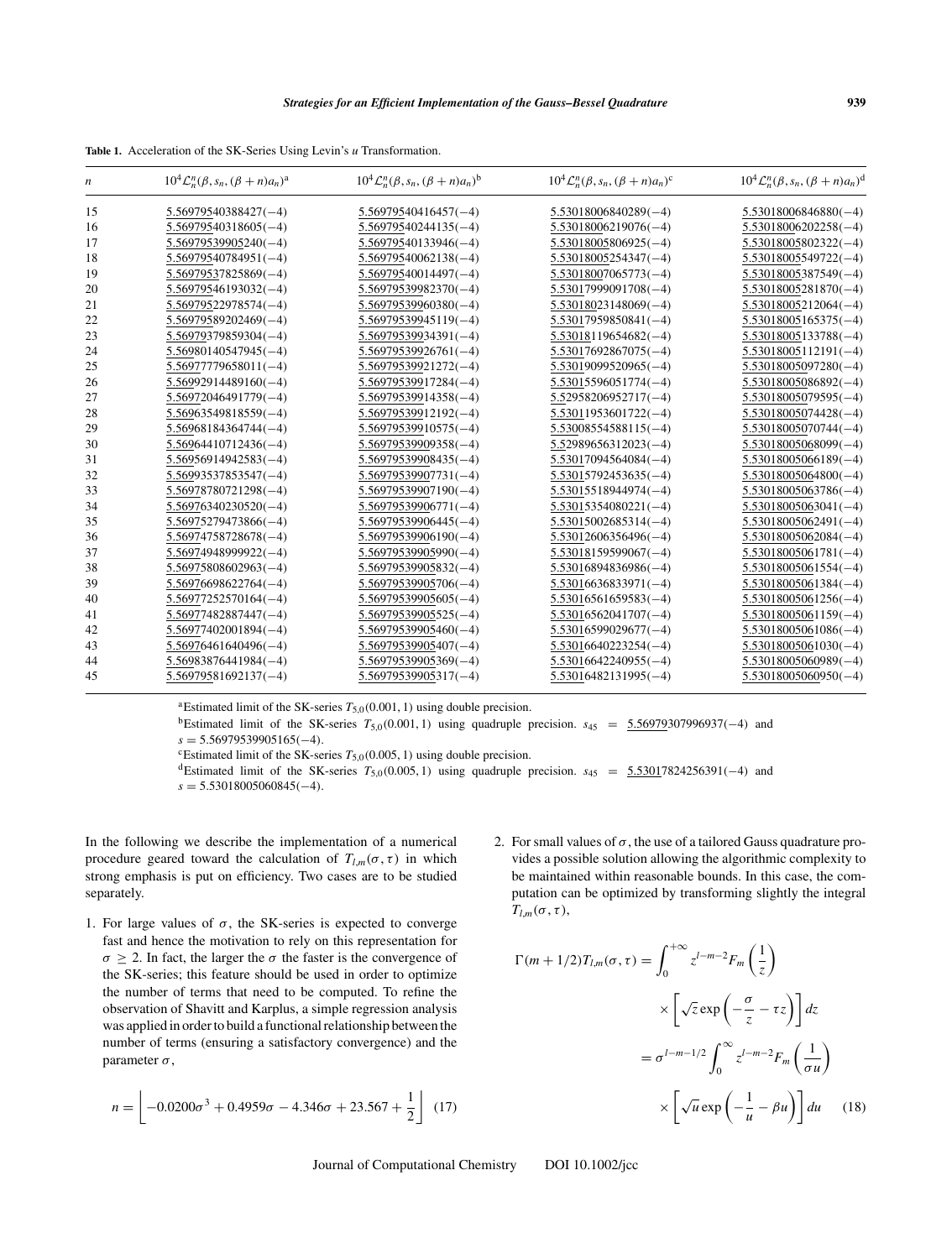where  $\beta = \sigma \tau$ . With respect to algorithmic efficiency, the evaluation of multicenter integrals by means of the GB quadrature is likely to be slow if the corresponding roots and weights are to be evaluated on the fly for each value of  $\sigma$  and  $\tau$ . The change of variable introduced in the integral given by (18) allows a special GB weight  $W(1, \beta; z)$  to occur within the integrand. This is advantageous since the number of roots and weights to be computed is likely to be smaller than when the general weight  $W(\sigma, \tau; z)$  is used. Indeed, for a general GB weight function, a set of roots and weights needs to be computed for each couple  $(\sigma, \tau)$  while for  $W(1, \beta; z)$  the computation needs to be done for each value of  $\beta$ . To further increase the efficiency of the algorithms, the roots and weights of the GB quadrature corresponding to  $W(1, \beta; z)$  are computed for values of  $\beta$  ranging from near zero to some large value. A small increment is used. During a typical computation of a given multicenter integral, one of the following scenarios may occur,

- (a) The product  $\sigma \tau$  coincides *exactly* with one of the values of  $\beta$ for which the roots and weights have been stored. In this very unlikely case, the computation is straightforwardly done.
- (b) The product  $\sigma \tau \leq \beta_{\text{max}}$ . In this case, the integration will be carried out using the GB roots and weights that have been computed for  $\beta$  closest possible to  $\sigma \tau$ . Clearly, an additional term of the form  $exp[-(\sigma \tau - \beta)u]$  needs to be included as part of the integrand.
- (c) The product  $\sigma \tau > \beta_{\text{max}}$ . In this case, a set of new roots and weights are computed on the fly.

It must emphasized that introducing the term  $\beta$  into the calculation makes it easy to calculate the weights and roots of the GB quadrature. Of course, the parameter  $\sigma$  is now part of the Boys function for which a variety of very efficient algorithms have been developed. For real case studies, i.e., computation of molecular structures, some intelligence needs to be implemented within the software so as to gather statistics that will be used to select the value of  $\beta_{\text{max}}$  in such a way as to minimize the number of orthogonal polynomials to be computed on the fly.

# **Complexity Analysis**

Based on the mathematical structure of multicenter integrals in the FIT approach (4), it may be argued that FIT is more advantageous than GIT, particularly in the case of four-center integrals, since these quantities end up defined as a triple integral as opposed to a quadruple integral in the case of the GIT. Although, this may seem to be an interesting argument from a theoretical point of view, this is not necessarily true when addressing the computability of such quantities. The following intends to show that by suitably implementing the GB-based algorithm for the GIT approach, its complexity ends up to be similar to what was done for the FIT. Indeed, it is well known that, in the FIT approach, the innermost semi-infinite integral involves a strongly oscillating integrand that requires a specialized technique to ensure its accurate evaluation. This aspect of the computation has been thoroughly studied by one of us and led to the  $S\bar{D}$  method.<sup>18</sup> The benefits of this method have been reported in many papers supported by a large number of numerical experiments. In the following we compare the complexity of the GIT- and FIT-based methods in the case of a four-center integral involving *s* orbitals.

Starting from the expression of the four-center integral derived by Shavitt and Karplus using 1s orbitals [see eq. (16) in ref. 11], we obtain after some algebra the following formula in the case of arbitrary s orbitals,

$$
\mathcal{J}_{\text{GIT}}(n_1, n_2, n_3, n_4) = \frac{\mathcal{N}(n_1, \alpha_1)\mathcal{N}(n_2, \alpha_2)\mathcal{N}(n_3, \alpha_3)\mathcal{N}(n_4, \alpha_4)}{2^{n_1 + n_2 + n_3 + n_4 + 4}\pi} \int_{u=0}^1 \frac{du}{u^{(n_1 + 1)/2} (1 - u)^{(n_2 + 1)/2}} \int_{v=0}^1 dv \frac{p^{n_1 + n_2 + n_3 + n_4 + 1}}{v^{(n_3 + 1)/2} (1 - v)^{(n_4 + 1)/2}}
$$
  
 
$$
\times \int_{w=0}^1 dw (1 - w)^{(n_1 + n_2 - 1)/2} w^{(n_3 + n_4 - 1)/2} \sigma^{3/2} \int_{z=0}^{+\infty} dz (\sigma z)^{(n_1 + n_2 + n_3 + n_4)/2} H_{n_1} \left[ \frac{\alpha_1 p}{2} \sqrt{\frac{1 - w}{u}} \sqrt{\sigma z} \right]
$$
  
 
$$
\times H_{n_2} \left[ \frac{\alpha_2 p}{2} \sqrt{\frac{1 - w}{1 - u}} \sqrt{\sigma z} \right] H_{n_3} \left[ \frac{\alpha_3 p}{2} \sqrt{\frac{w}{v}} \sqrt{\sigma z} \right] H_{n_4} \left[ \frac{\alpha_4 p}{2} \sqrt{\frac{w}{1 - v}} \sqrt{\sigma z} \right] \text{erf} \left( \frac{1}{\sqrt{\sigma z}} \right) \mathcal{W}(1, \sigma \tau; z)
$$
(19)

in which the normalization term is such that  $\mathcal{N}(n, \alpha)$  =  $(2\alpha)^{n+1/2}/\sqrt{(2n)!}$  and  $W(\mu, \nu; z)$  is the GB weight function defined as,15

$$
\mathcal{W}(\mu, \nu; z) = \sqrt{z} \exp\left[-\frac{\mu}{z} - \nu z\right], \quad \text{with} \quad \begin{cases} \Re(\mu) > 0\\ \Re(\nu) > 0 \end{cases} \tag{20}
$$

The parameters  $p, \sigma$ , and  $\tau$  occurring in the earlier equations are such that,

$$
\sigma = \frac{u(1-u)}{1-w} \frac{a^2}{p^2} + \frac{v(1-v)}{w} \frac{c^2}{p^2}
$$
 (21)

$$
\tau = \frac{p^2}{4} \left[ \frac{1 - w}{u} \alpha_1^2 + \frac{1 - w}{1 - u} \alpha_2^2 + \frac{w}{v} \alpha_3^2 + \frac{w}{1 - v} \alpha_4^2 \right] \tag{22}
$$

$$
p = \|u\overrightarrow{AB} - v\overrightarrow{CD} + \overrightarrow{BD}\|
$$
 (23)

where  $A, B, C$ , and  $D$  are the centers of the orbitals. In practice, the condition on  $\mu$  and  $\nu$  given in eq. (20) is satisfied, because the integration of the multiple integral defining the interaction integrals is usually carried out by means of a suitable Gauss product rule. As a result and based on the definitions of  $\sigma$  and  $\tau$  [cf. eqs. (21) and (22)], these parameters cannot vanish, since classical Gauss quadratures (excluding Gauss–Lobatto) do not use the boundaries of the integration interval.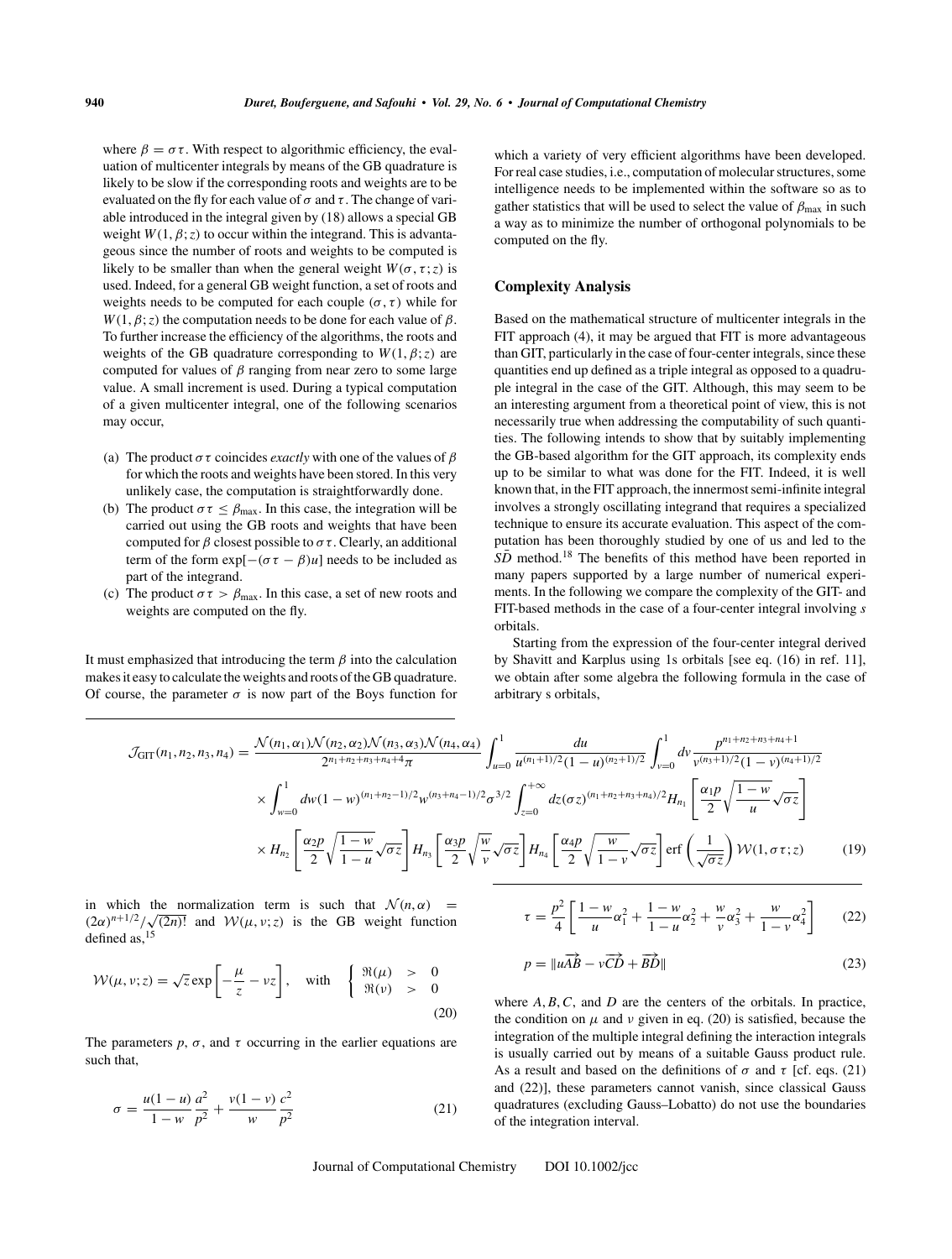At this point, let us count the number of elementary operations needed to compute the integral (19). Since multiplications and the evaluation of transcendental functions are the most demanding in CPU time, these only will be included in our counting procedure.

On the basis of the values listed in Table 2, we are now in a position to give the number of elementary operations required by

**Table 2.** Counting Elementary Operations for the Computation of the Multiple Integral in Eq. (19).

| Integration over u                                                                                                                                                                                                                                                                                                                 | Operations                                                               |  |
|------------------------------------------------------------------------------------------------------------------------------------------------------------------------------------------------------------------------------------------------------------------------------------------------------------------------------------|--------------------------------------------------------------------------|--|
| $u_1 = \sqrt{u}$<br>$u_2 = \sqrt{1 - u}$<br>$u_1^{-(n_1+1)} \times u_2^{-(n_2+1)}$<br>Total                                                                                                                                                                                                                                        | 1<br>1<br>$1 + 1 + 1$<br>$5 + (1 + 1)^a$                                 |  |
| Integration over $\nu$                                                                                                                                                                                                                                                                                                             | Operations                                                               |  |
| $v_1 = \sqrt{v}$<br>$v_2 = \sqrt{1 - v}$<br>Denominator = $v_1^{-(n_3+1)} \times v_2^{-(n_4+1)}$<br>$p_{x,y,z} = u\overrightarrow{AB}_{x,y,z} - v\overrightarrow{CD}_{x,y,z} + \overrightarrow{BD}_{x,y,z}$<br>$p^2 = p_x^2 + p_y^2 + p_z^2$<br>$p = \sqrt{p^2}$<br>$p^{n_1+n_2+n_3+n_4}/$ denominator                             | 1<br>1<br>$1 + 1 + 1$<br>$3(1 + 1)$<br>$1 + 1 + 1$<br>1<br>$1 + 1$       |  |
| Total                                                                                                                                                                                                                                                                                                                              | $17 + (1 + 1)^a$                                                         |  |
| Integration over $w$                                                                                                                                                                                                                                                                                                               | Operations                                                               |  |
| $w_1 = \sqrt{1 - w}$<br>$w_2 = \sqrt{w}$<br>$\sigma = [u(1-u)/(1-w)](a^2/p^2) + $<br>$\tau = (p^2/4)[(1-w)/u\alpha_1^2 + \ldots]$<br>$\sigma^{3/2}$<br>Total                                                                                                                                                                       | 1<br>1<br>$4 + 4$<br>$2+2+2+2+2$<br>1 <sup>b</sup><br>$21 + (1 + 1)^{a}$ |  |
| Integration over $z$                                                                                                                                                                                                                                                                                                               | Operations                                                               |  |
| $z_1=\sqrt{\sigma z}$<br>$z_1^{n_1+n_2+n_3+n_4}$<br>$x_1 = \frac{\alpha_1 p}{2(w_2/u_1)z_1}$<br>$H_{N+1}(x_1) =$<br>$2x_1H_N(x_1) - 2NH_{N-1}(x_1) =$<br>$H_1(x_1)H_N(x_1) - 2NH_{N-1}(x_1)$<br>$erf(1/z_1)$<br>$\exp[-(\sigma \tau - \beta^c)z]$<br>$z_1^{n_1+n_2+n_3+n_4} \times H_{n_1}(x_1) \times H_{n_2}(x_2) \times \ldots$ | 1<br>1<br>5<br>$3(N - 1)$<br>$1 + 1$<br>$1 + 1 + 1$<br>6                 |  |
| Total                                                                                                                                                                                                                                                                                                                              | $3(n_1 + n_2 + n_3 + n_4) + 6 + 1^a$                                     |  |

The roots and weights of the Gauss–Bessel quadrature are assumed to be computed beforehand.

aExtra operations due to a multiplication by the weighting factor and the

innermost integral (when applicable).<br><sup>b</sup>The term  $w_1^{n_1+n_2-1} \times w_2^{n_3+n_4-1}$  does not occur in the computation, since it is accounted for as part of the Gauss-Jacobi weights.

<sup>c</sup>The parameter  $\beta$  corresponds to the value of  $\sigma\tau$  for which the roots and weights are stored.

the multiple quadruple integral in eq. (19),

$$
N_{GB} = \sum_{i=1}^{N_u} \left\{ 7 + \sum_{j=1}^{N_v} \left[ 19 + \sum_{k=1}^{N_w} 23 + \left( \sum_{l=1}^{N_z} 3(n_1 + n_2 + n_3 + n_4) + 7 \right) \right] \right\}
$$
  
= 
$$
[3(n_1 + n_2 + n_3 + n_4) + 7] N_z N_w N_v N_u + 23 N_w N_v N_u + 19 N_v N_u + 7 N_u
$$
 (24)

Based on this relationship, it can clearly be seen that when the roots and weights of the GB quadrature are stored, the cost of the computational procedure is proportional to the product of the orders of the interpolating polynomials used to evaluate each integral. At this point, it is of interest to count the number of elementary operations needed by the semi-infinite integral occurring in (19) if the evaluation is performed solely by means the SK series. Expanding the Hermite polynomials and collecting the appropriate powers of the integration variable, yields after some algebra to the following result,

$$
S = \sum_{a}^{\lfloor n_1/2 \rfloor} \frac{(-1)^a}{a!(n_1 - 2a)!} \left[ \alpha_1 p \sqrt{\frac{1 - w}{u}} \right]^{n_1 - 2a}
$$
  
\n
$$
\times \sum_{b}^{\lfloor n_2/2 \rfloor} \frac{(-1)^b}{b!(n_2 - 2b)!} \left[ \alpha_2 p \sqrt{\frac{1 - w}{1 - u}} \right]^{n_2 - 2b}
$$
  
\n
$$
\times \sum_{c}^{\lfloor n_3/2 \rfloor} \frac{(-1)^c}{c!(n_3 - 2c)!} \left[ \alpha_3 p \sqrt{\frac{w}{v}} \right]^{n_3 - 2c}
$$
  
\n
$$
\times \sum_{d}^{\lfloor n_4/2 \rfloor} \frac{(-1)^d}{d!(n_4 - 2d)!} \left[ \alpha_4 p \sqrt{\frac{w}{1 - v}} \right]^{n_4 - 2d} T_{\alpha,0}(\sigma, \tau) \qquad (25)
$$

where  $\alpha = n_1 + n_2 + n_3 + n_4 - (a + b + c + d) + 1$ . Interestingly, the number of operations required by  $T_{\alpha,0}(\sigma,\tau)$  (7) when computed by means of the following three-term recurrence relation,

$$
U_{p+1} = \frac{1}{(\alpha + p + 3/2)(1 + \sigma)} \left[ \frac{\tau}{(\alpha + p + 1/2)} U_{p-1} + (p + 1/2) U_p \right]
$$

$$
p = m - l + 1, m - l + 2, \dots p_{\text{max}} \right] (26)
$$

is at least  $6p_{\text{max}} + \alpha$ . This number is then compounded since the earlier operation is performed inside the innermost summation in eq. (25). In contrast, a brute force scheme in which the terms are computed independently requires only  $p_{\text{max}} + \alpha + 1$  operations to be performed inside the innermost summation. As a result, it is this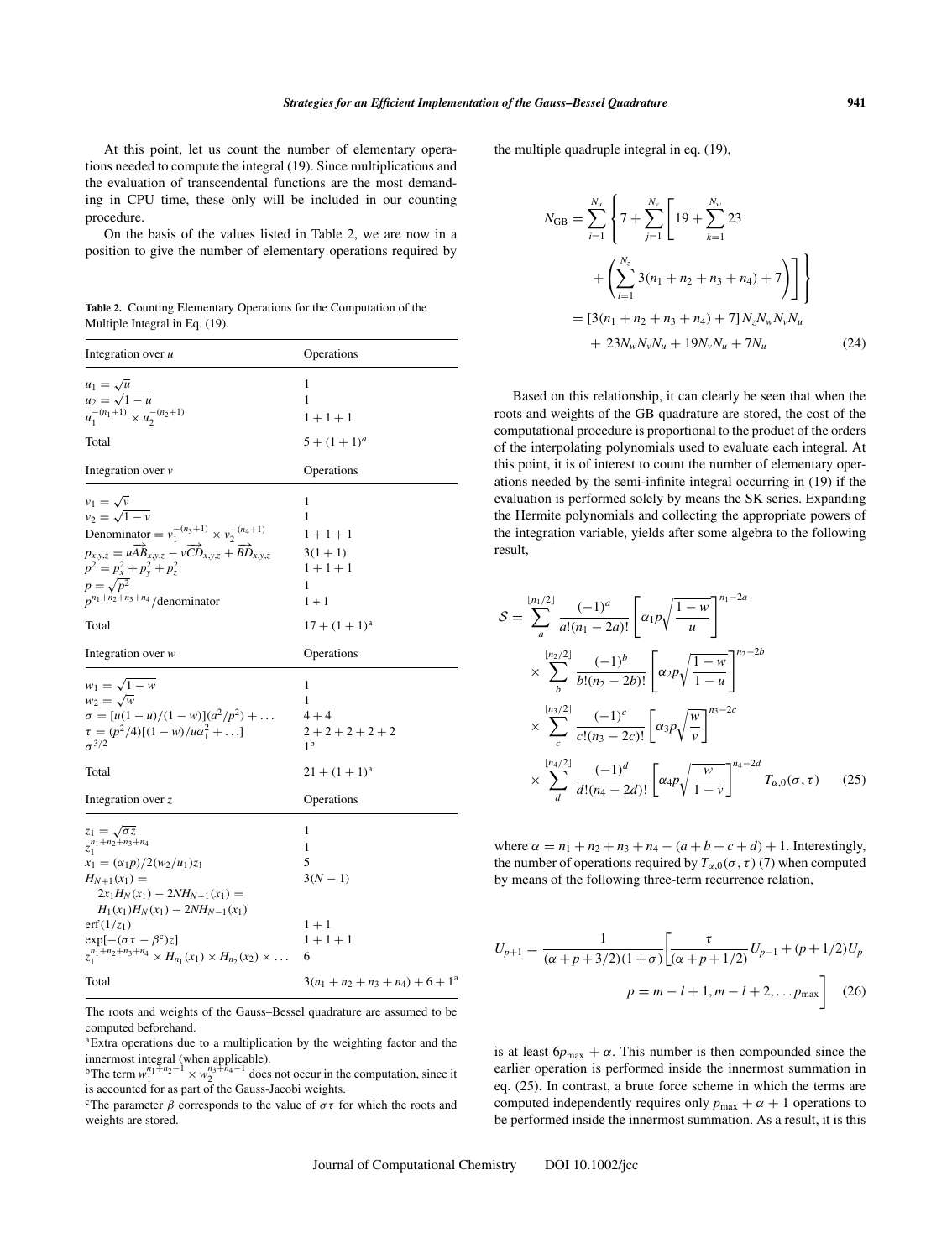implementation that is used to compare the complexity of the GB and SK-series based algorithms.

Now, inserting the number of operations needed as part of the innermost summation in eq. (25) and taking into account that each summation requires an additional multiplication, since the Hermite polynomial coefficients must multiply the next summation, yields the following,

$$
N_{SK} = (\lfloor n_1/2 \rfloor + 1 \rfloor) + (\lfloor n_1/2 \rfloor + 1 \rfloor)(\lfloor n_2/2 \rfloor + 1 \rfloor)
$$
  
+  $(\lfloor n_1/2 \rfloor + 1 \rfloor)(\lfloor n_2/2 \rfloor + 1 \rfloor)(\lfloor n_3/2 \rfloor + 1 \rfloor)$   
+  $(\lfloor n_1/2 \rfloor + 1 \rfloor)(\lfloor n_2/2 \rfloor + 1 \rfloor)(\lfloor n_3/2 \rfloor + 1 \rfloor)(\lfloor n_4/2 \rfloor + 1 \rfloor)$   
+  $\left[ p_{\text{max}} + 1 - \frac{1}{2} (\lfloor n_1/2 \rfloor + \lfloor n_2/2 \rfloor + \lfloor n_3/2 \rfloor + \lfloor n_4/2 \rfloor) \right]$   
×  $(\lfloor n_1/2 \rfloor + 1)(\lfloor n_2/2 \rfloor + 1)(\lfloor n_3/2 \rfloor + 1)(\lfloor n_4/2 \rfloor + 1)$  (27)

In the earlier equation, we have omitted to add the overhead cost required for the computation of the Hermite coefficients and the terms  $T_p$  described in parts one and two of Table 3. Inspection of the earlier equation clearly shows that, since  $N_{SK}$  depends on the product of the quantum numbers  $n_1$ ,  $n_2$ ,  $n_3$  and  $n_4$ , it is expected to grow rapidly as such quantum numbers increase. In contrast, according to eq. (24) a GB-based algorithm will require  $[3(n<sub>1</sub> +$  $n_2+n_3+n_4$  + 7] $N_z$  operations and it grows linearly with increasing values of the quantum numbers. This feature is very advantageous in practice, since it helps keeping the computational effort within reasonable bounds.

Let us turn, now, to count the number of operations required by the evaluation of the semi-infinite integral in the framework of the FIT method. In such a case, the four-center integral involving s type orbitals yields the following semi-infinite integral,

$$
S_{\text{FIT}} = \int_{z=0}^{+\infty} \frac{B_{n_1+n_2+1}[\beta(u,z)\overrightarrow{AB}]}{\beta(u,z)^{2(n_1+n_2)+1}} \times \frac{B_{n_3+n_4+1}[\gamma(v,z)\overrightarrow{DC}]}{\gamma(v,z)^{2(n_3+n_4)+1}} j_0(\|\vec{v}\|z) dz \quad (28)
$$

where,

$$
j_0(z) = \frac{\sin(z)}{z} \tag{29}
$$

$$
\vec{v} = (1 - v)\overrightarrow{DC} - (1 - u)\overrightarrow{AB} + \overrightarrow{AD}
$$
 (30)

$$
\beta(u, z) = \sqrt{(1 - u)\alpha_1^2 + u\alpha_2^2 + u(1 - u)z^2}
$$
 (31)

$$
\gamma(v, z) = \sqrt{(1 - v)\alpha_3^2 + v\alpha_4^2 + v(1 - v)z^2}
$$
 (32)

In order to carry out a comparative study between the efficiency of the procedures used to evaluate multicenter within the framework of the FIT and the GIT, it suffices to compare the complexity of the algorithms used to evaluate the innermost integrals in the earlier equations. The rationale behind this restriction is the due to the similarity of the outer integrals, i.e. over *u* and *v*, in both GIT and FIT, and this will likely to involve a similar number of elementary operations. In the case of the FIT, the  $S\overline{D}$  transformation is probably the most suitable procedure for integrals involving a product of an oscillatory Bessel function  $j_0(\alpha x)$  and exponentially decreasing

**Table 3.** Counting the Number of Elementary Operations Required to Compute the Semiinfinite Integral (25) by Means of the SK Series.

| Coefficients of the Hermite polynomials <sup>a</sup>                     | Number of operations                                                                                                                                                    |  |
|--------------------------------------------------------------------------|-------------------------------------------------------------------------------------------------------------------------------------------------------------------------|--|
| $x_1 = \alpha_1 p \sqrt{(1 - w)/u}$                                      | Computed before stepping into summation over $a$ [cf. eq. (25)].                                                                                                        |  |
| $(-1)^{a}/[a!(n_1-2a)!]x_1^a$                                            | Computed and stored in a one-dimension array. This requires $2(n_1 - 1) + 1$ operations.                                                                                |  |
|                                                                          | A similar approach is applied to the Hermite polynomials $H_{n_2}$ , $H_{n_3}$ , and $H_{n_4}$ , hence leading to a total of $2(n_1 + n_2 + n_3 + n_4 - 4)$ operations. |  |
| Other terms <sup><math>a</math></sup>                                    | Number of operations                                                                                                                                                    |  |
| $1/\Gamma(l+p+3/2)$                                                      | Computed and appropriately stored as part of the initialization of the system.                                                                                          |  |
| $T_p = \sqrt{\tau/(1+\sigma)}^{p+1/2} K_{p+1/2}(2\sqrt{\tau(1+\sigma)})$ | Computed before stepping into the summations over a, b, c, and d in eq. (25). This requires $(4p_{\text{max}})^b$<br>operations.                                        |  |
| $1/\Gamma(\alpha+p+3/2)\times T_p$                                       | This is computed inside the innermost summation in eq. (25). This requires $(p_{\text{max}} + \alpha + 1)^c$ operations.                                                |  |
| Total (required inside the innermost summation) $\mathbf{c}$             | $p_{\text{max}}+l+1$                                                                                                                                                    |  |

<sup>a</sup>*p*max denotes the number of terms required to ensure convergence of the SK series.

<sup>b</sup>The three-term recurrence relation,  $U_{p+1} = 1/(1+\sigma)[\tau U_{p-1} + (p+1/2)U_p]$  is used to compute the product in question.<br><sup>c</sup>This product requires only one multiplication that needs to be performed inside the innermost summa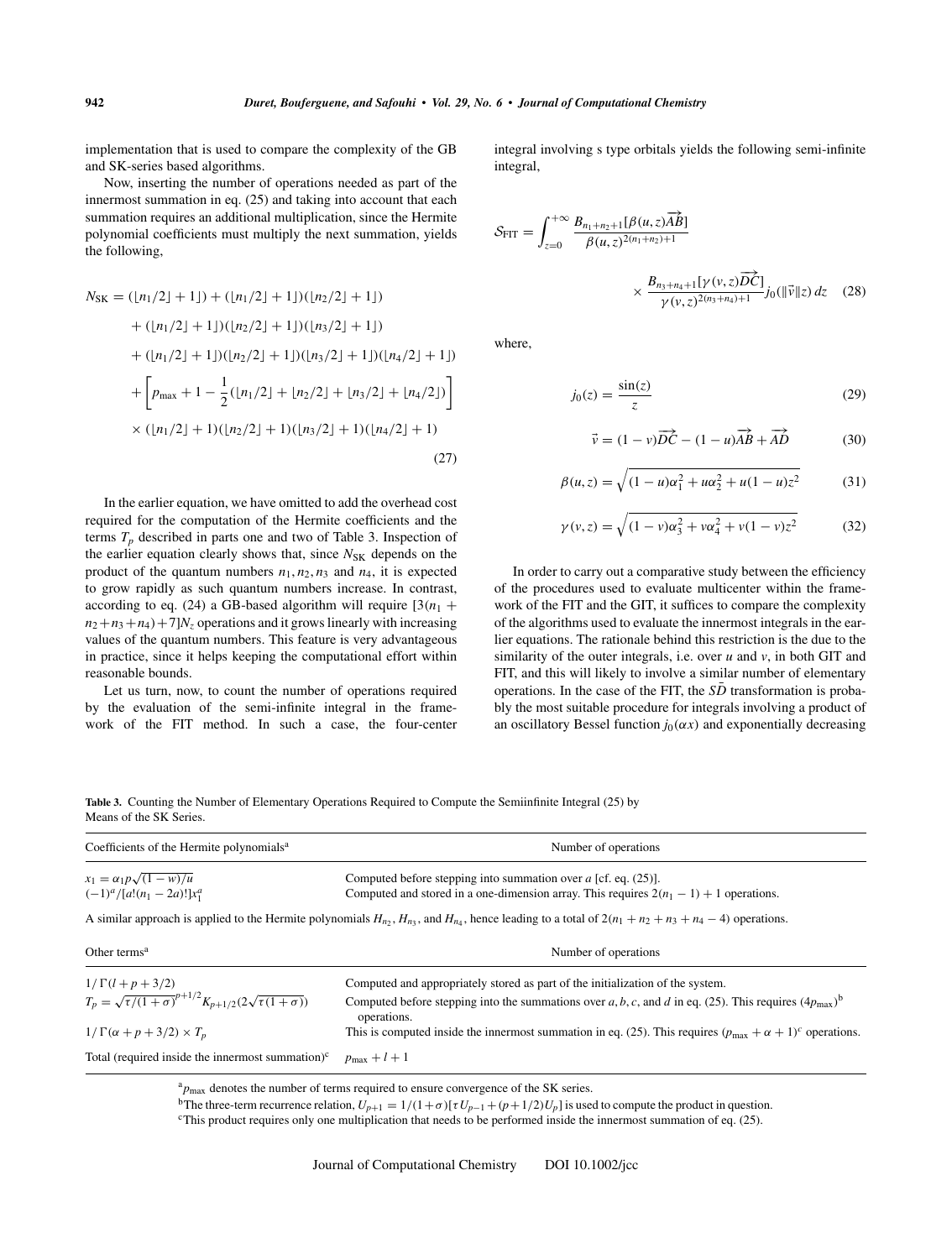term. According to Safouhi, the  $S\overline{D}$  transformation can be written as,

$$
S\bar{D}_n^{(2,j)} = \frac{\sum_{i=0}^{n+1} {n+1 \choose i} (1+i+j)^n F(x_{i+j})/[x_{i+j}^2 G(x_{i+j})]}{\sum_{i=0}^{n+1} {n+1 \choose i} (1+i+j)^n/[x_{i+j}^2 G(x_{i+j})]}
$$
(33)

where  $x_{i+j} = (i+j+1)\pi$  and  $F(x) = \int_0^x G(t) \sin(t) dt$ . In the case under study the function  $G(t)$  is defined as,

$$
G(t) = \frac{1}{\|\vec{v}\|z} \frac{B_{n_1+n_2+1}[\beta(u,z)\overrightarrow{AB}]}{\beta(u,z)^{2(n_1+n_2)+1}} \frac{B_{n_3+n_4+1}[\gamma(v,z)\overrightarrow{DC}]}{\gamma(v,z)^{2(n_3+n_4)+1}} \qquad (34)
$$

Following the analysis given previously in Table 2 of ref. 19, the number of elementary operations required by the evaluation of the semi-infinite integral (28) using the *SD* can be written as,

$$
N_{S\bar{D}} = [(j+1) + (n+1)]N_{\text{Leg}}[19 + 3(n_1 + n_2 + n_3 + n_4)]
$$
\n(35)

where *n* and *j* are the parameters of the  $S\overline{D}$  transformation. As for the term *N*Leg, it stands for the order of the Legendre quadrature used to compute the integral  $F(x)$  occurring in (33). Interestingly, it can be seen from eqs. (35) and (24) that the number of elementary operations involves the same dependence on the quantum numbers, i.e.  $3(n_1+n_2+n_3+n_4)$ . This clearly shows that the complexity of both the *SD*-and the GB based algorithms is similar, provided that the roots and weights of the GB quadrature are not computed on the fly.

### **Conclusion**

In the course of this work, we have highlighted two major aspects of the algorithm using the GIT. First, it was shown that when the SK series is used to compute the semi-infinite integral, its convergence can be dramatically slow for small values of  $\sigma$ . In this respect, a convergence accelerator such as the Levin *u* transformation can be used to accelerate the convergence but may suffer severely due to numerical instabilities. Second, from a complexity perspective, it was shown that a GB based algorithms (for which the roots and weights were stored beforehand) performs better than the SK-series, especially for large values of the principal quantum numbers. For the purpose of the present work, the roots and weights of the special GB quadrature using  $W(1, \beta; z)$  were stored for values of  $\beta$  ranging from 0.05 to  $10^4$  with a stepsize of 0.05. The first numerical experiments conducted on small systems such as  $CH_4$ ,  $C_2H_2$ , and  $C_2H_4$ showed that an algorithm fully based on the GB quadrature appears to be comparable to that build on the *SD* method in the framework of the FIT approach. At this point, the remaining unknown is to determine the optimal number of points  $N_z$  and  $N_w$  that will allow the double integral, i.e. over *w* and *z*, to be evaluated accurately with the least amount of elementary operations and a thorough comparison of accuracy. However, for a general purpose algorithm,

we expect that a tradeoff between speed and accuracy needs to be found in order to accommodate extreme cases, e.g. medium to large screening distances and medium to large interatomic distances.

#### **Acknowledgments**

A.B and H.S. thank M. Arnal for his constant support of innovative research. A computer time grant from WestGrid Canada is gratefully acknowledged.

#### **References**

- 1. Kato, T. Commun Pure Appl Math 1957, 10, 151.
- 2. Agmon, S. Lectures on Exponential Decay of Solutions of Second-Order Elliptic Equations: Bound on Eigen-functions of N-Body Schrödinger Operators; Princeton University: Princeton, NJ, 1982.
- 3. Handy, N. C.; Marron, M. T.; Silverstone, H. J. Phys Rev 1969, 180, 45.
- 4. Coolidge, A.S. Phys Rev 1932, 42, 189.
- 5. Löwdin, P.-O. Arkiv Mat Fys Astr 1947, 35 A, 9.
- 6. Barnett, M. P.; Coulson, C. A. Phil Trans Roy Soc 1951, 243, 221.
- 7. (a) Shull, H.; Löwdin, P.-O. J Chem Phys 1955, 23, 1392; (b) Barnett, M. P. In Methods in Computational Physics, Vol. 2; Alder B.; Fernbach, S.; Rotenberg, M., Eds.; Acdemic Press: New York, 1963; pp. 95–153; (c) Duff, K. Int J Quantum Chem 1971, 5, 111; (d) Steinborn, E. O.; Filter, E. Theor Chim Acta 1975, 38, 247; (e) Steinborn, E. O.; Filter, E. Theor Chim Acta 1975, 38, 261; (f) Steinborn, E. O.; Filter, E. Theor Chim Acta 1975, 38, 273; (g) Steinborn, E. O.; Filter, E. Int J Quantum Chem Symp 1975, 9, 435; (h) Sharma, R. R. Phys Rev A 1976, 13, 517; (i) Rashid, M. A. J Math Phys 1981, 22, 271; (j) Rashid, M. A. In International Conference on ETO Multicenter Integrals, Tallahasse, 1981; Weatherford, C. A.; Jones, H. W., Eds.; D. Reidel Publishing: Dordrecht, Holland, 1982; pp. 61–78; (k) Jones, H. W.; Weatherford, C. A. Int J Quantum Chem Symp 1978 12, 483; (l) Jones, H. W. In International Conference on ETO Multicenter Integrals, Tallahasse, 1981; Weatherford, C. A.; Jones, H. W., Eds.; D. Reidel Publishing: Dordrecht, Holland, 1982; pp. 53–59; (m) Jones, H. W. Phys Rev A 1988, 38, 1065; (n) Jones, H. W.; Weatherford, C. A. J Mol Struct (THEOCHEM) 1989, 199, 233; (o) Jones, H. W. J Comput Chem 1991, 12, 1217; (p) Jones, H. W. Int J Quantum Chem 1992, 41, 749; (q) Jones, H.; Jain, J. Int J Quantum Chem Symp 1996, 30, 1257; (r) Antone, A. J Math Phys 1985, 26, 940; (s) Suzuki, N. J Math Phys 1984, 25, 1133; (t) Suzuki, N. J Math Phys 1984, 25, 3135; (u) Suzuki, N. Rep Univ Elctro-Comm (Sci & Tech Sect) 1985, 36, 49; (v) Suzuki, N. J Math Phys 1985, 26, 3193; (w) Suzuki, N. J Math Phys 1987, 28, 769; (x) Suzuki, N. J Math Phys 1990, 31, 2314; (y) Suzuki, N. J Math Phys 1992, 33, 4288; (z) Rico, J. F.; López, R.; Ramírez, G. J Chem Phys 1989, 91, 4204.
- 8. Rico, J. F.; López, R.; Ramírez, G. J Chem Phys 1989, 91, 4213.
- 9. Bouferguene, A.; Fares, M. Int J Quantum Chem 1994, 51, 345.
- 10. (a) Guseinov, I.; J Chem Phys 1976, 65, 4718; (b) Filter, E.; Steinborn, E. O. J Math Phys 1980, 21, 2725; (c) Guseinov, I. Phys Rev A 1985, 32, 1864.
- 11. (a) Shavitt, I.; Karplus, M. J Chem Phys 1962, 36, 550; (b) Karplus, M.; Shavitt, I. J Chem Phys 1963, 38, 1256; (c) Shavitt, I. In Methods in Computational Physics, Vol. 2; Alder, B.; Fernbach, S.; Rotenberg, M., Eds.; Academic Press: New York, 1963; pp. 1–45; (d) Shavitt, I.; Karplus, M. J Chem Phys 1965, 43, 398.
- 12. Kern, C.; Karplus, M. J Chem Phys 1965, 43, 415.
- 13. Rico, J. F.; Fernandez, J. J.; Ema, I.; Lopez, R.; Ramirez, G. Int J Quantum Chem 2000, 78, 83.
- 14. Rico, J. F.; Lopez, R.; Ema, I.; Ramirez, G. J Comp Chem 2004, 25, 1987.